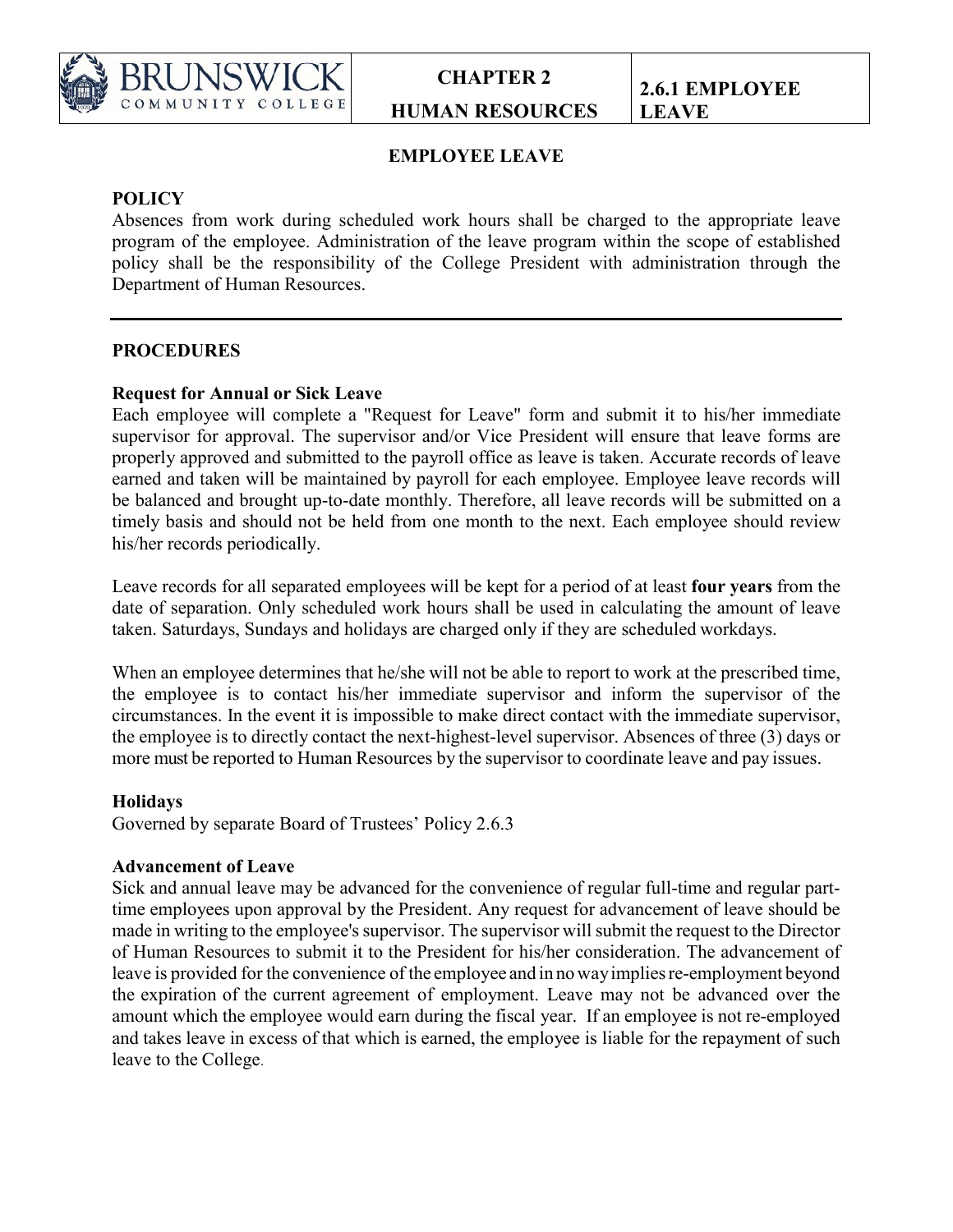# **CHAPTER 2 HUMAN RESOURCES 2.6.1 EMPLOYEE LEAVE**

# **Termination of Leave Benefits**

When employees resign, their last day worked is their last day of employment. When employees plan to retire and wish to use annual leave for a period of time before active employment ceases, the employee stops earning annual and sick leave and is not eligible to take sick leave. The employee will not be charged leave for an institutional holiday.

#### **Aggregate Service (Leave)**

All annual employees who work full-time or more than half time accumulate Aggregate Service. Credit is given for employment when properly verified from the following:

- 1. All annual employment with the State of North Carolina whether such service was exempt from or subject to the Personnel Act.
- 2. All annual employment with institutions of the System of North Carolina Community Colleges and the public schools of North Carolina, with the provision that a school year is equivalent to one full year.
- 3. Authorized Military Leave and Civil Leave.

# **Sick Leave Program**

A full-time regular employee shall earn sick leave for each month employed at the rate of eight (8) hours per month. Part-time (30 hour) employees earn sick leave monthly at a rate of six (6) hours per month employed. Sick leave is cumulative indefinitely.

Sick leave may be advanced upon the approval of the President; however, the advancement may not exceed the amount an employee can earn during the current fiscal year. A minimum of one hour of sick leave must be taken. Only scheduled work hours shall be charged in calculating the amount of sick leave taken.

If the employee is absent longer than three days, the College may require a statement from a medical doctor or other acceptable proof that the employee was unable to work. Sick leave forms must be turned in the day the employee returns to work.

Sick leave may be granted for the following:

- illness or injury which prevents an employee from performing his/her usual duties,
- death in the immediate family, for days beyond the 3 days of bereavement leave (spouse, parents, children, brother/sister, grandparents, dependents),
- medical appointments,
- temporary disability due to childbirth,
- to care for member of immediate family (including care for mother during temporary disability),
- donations to a member of the immediate family who is an approved voluntary shared leave recipient,
- adoption of a child, limited to a maximum of 30 days for each parent (which is equivalent to a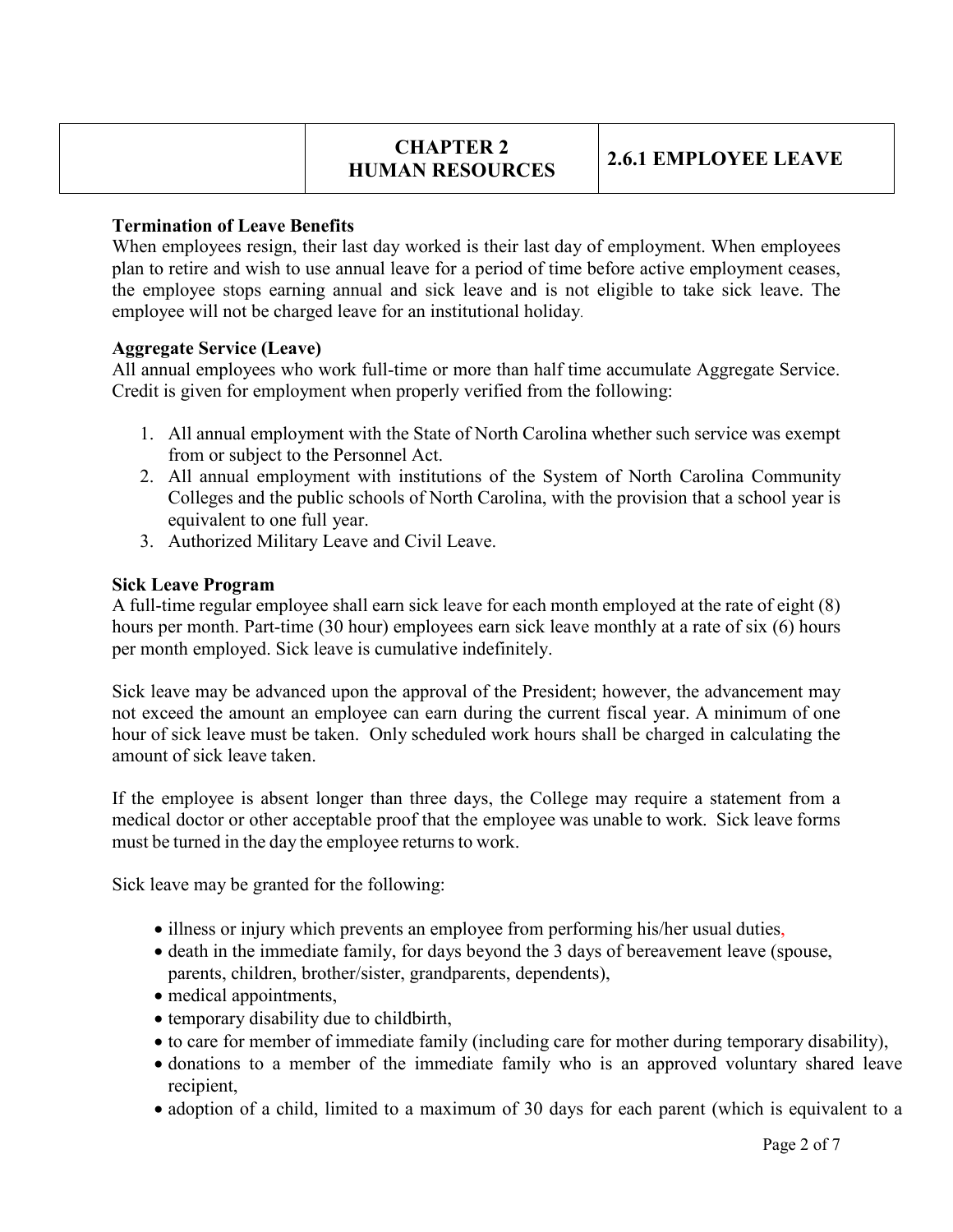biological mother's average period of disability, and

• quarantine due to a contagious disease in the employee's immediate family.

**Faculty Sick Leave** – Faculty members must turn in such leave to their immediate supervisor the next day he/she returns to work. Full-time faculty members, as 40 hour per week employees, will expend 8.5 hours of sick leave for a full day's absence Monday through Thursday and/or 6 hours on Fridays, assuming the College continues with an adjusted Friday schedule. Any partial days or hours missed would be expended on a percentage basis to the full day's absence. If a faculty member must miss a mandatory work day to include days assigned to professional development, advising/registration, or divisional meetings, sick leave or personal leave must be expended to cover the time missed.

Brunswick Community College has had a sick leave policy since its inception in September, 1979; therefore, all sick leave accumulated by employees of the College shall be transferred to total service as provided under the N. C. Teachers' and State Employees' Retirement System. Upon retirement, employees who are members of the Retirement System will be allowed one month of retirement credit for each twenty days of accrued sick leave.

Sick leave is not allowable when an employee resigns or plans to retire and wishes to use leave for a period of time after active employment ceases. Should an employee be separated before he has earned all of the sick-leave taken, it will be necessary to make deductions from his/her final salary check for overdrawn leave on a day-for-day basis.

Employees granted leave without pay shall be credited with accrued sick leave if reinstated before the termination date of sick leave without pay.

If an employee is separated from the College but is reinstated within five years from the date of his last workday, the College will reinstate sick leave credits accumulated at the time of separation.

An employee who transfers from a North Carolina public school, community College or technical institute, or state College to Brunswick Community College shall be credited with any sick leave he/she had at the termination of employment with the public school, community College or technical institute or College, or state agency provided that his/her employment was continuous and a record is provided by the transferring institution or agency.

An employee who transfers from a local mental health agency, whether such employment was subject to the North Carolina Teachers' and State Employees' Retirement System or a private system which the local agency has, may transfer his/her sick leave to Brunswick Community College. Only sick leave transferred from a local mental health agency whose employees are under the NC Teachers' and State Employees' Retirement System is eligible for retirement credit.

#### **Annual Leave Program**

Each full-time employee in a full-time staff position earns annual leave, except full-time faculty. A day, for leave purposes, will be the number of hours of the regular workday (See Holiday Policy for exception related to mandatory leave). The rate is based on the length of aggregate service and shall be computed at the following rates. Part-Time 30-hour employees earn annual leave on a prorated basis of 75% of the rate of 40-hour employees.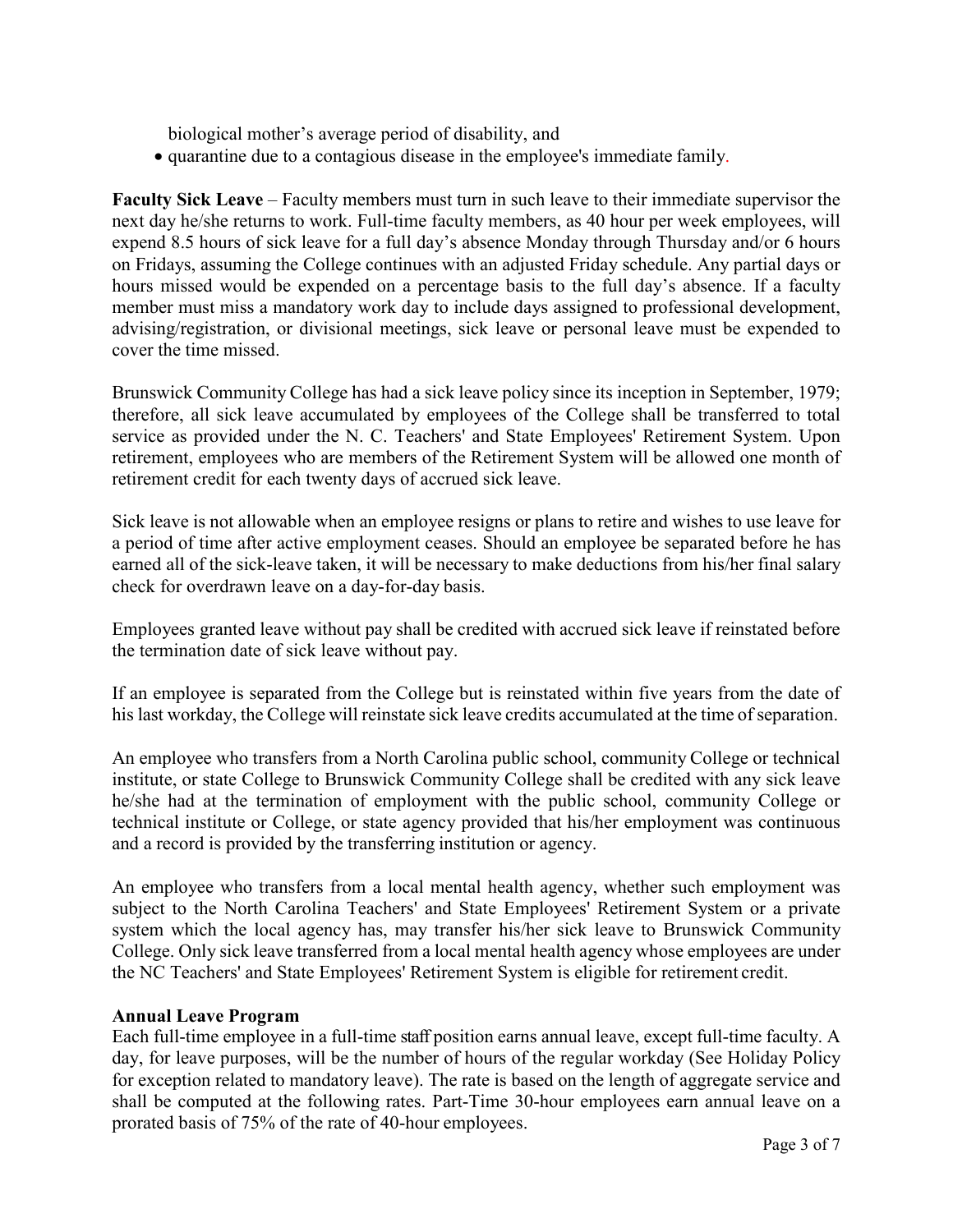| <b>Total Years of State Service</b> | <b>Hours</b><br><b>Granted Each</b><br><b>Month</b> | <b>Days Granted</b><br><b>Each Year</b> |
|-------------------------------------|-----------------------------------------------------|-----------------------------------------|
| Less than 5 years                   | 9.33                                                | 13.99                                   |
| 5 but less than 10                  | 11.33                                               | 16.99                                   |
| 10 but less than 15                 | 13.33                                               | 19.99                                   |
| 15 but less than 20                 | 15.33                                               | 22.99                                   |
| 20 years or more                    | 17.33                                               | 25.99                                   |
|                                     |                                                     |                                         |

Annual leave may be accumulated without any applicable maximum until June 30 of each fiscal year. However, if the employee separates from service, payment for accumulated annual leave shall not exceed 240 hours. On June 30, any employee with more than 240 hours of accumulated leave shall have the excess accumulation transferred to sick leave so that only 240 hours are carried forward to July 1 of the next fiscal year. If an employee has excess leave accumulated during the latter part of the year and is unable to take such leave because of staffing demands, the employee shall receive no special consideration either in scheduling annual leave or in receiving any exception to the maximum accumulation.

Annual leave may be advanced upon the discretion of the President; however, leave shall not exceed the amount an employee can earn during the current fiscal year or the difference between the amount of accumulated leave carried forward and the maximum allowable. New employees (probationary) may be granted leave only as it is earned through the first six months of service. After six months, an employee may be advanced the amount of leave that he/she would earn during the remainder of the fiscal year.

The College will not transfer to or accept annual leave from another jurisdiction.

Except in unusual circumstances, a request for annual leave should be submitted and approved before taking annual leave. A minimum of 30 minutes of annual leave must be taken.

**Uses of Annual Leave**: Annual leave is used primarily as vacation; however, it may also be used for medical appointments, personal reasons, sick leave and for absences resulting from adverse weather conditions and other College closure. If classes are cancelled due to adverse weather or other emergencies, make-up activities are conducted via the College's LMS (Moodle). The President has the option of excusing the days missed due to closing for adverse weather or emergency situations. If adverse weather conditions or emergency situations necessitate closure, non-instructional staff may be required to make up the missed time or submit annual leave for such time (more than five days).

An employee who terminates employment or the estate of an employee who dies while employed shall be paid for annual leave already accumulated not to exceed a maximum of 240 hours. Any annual leave owed to the College shall be deducted from the employee's final compensation.

Annual leave used as vacation shall be taken only with prior approval of the employee's supervisor.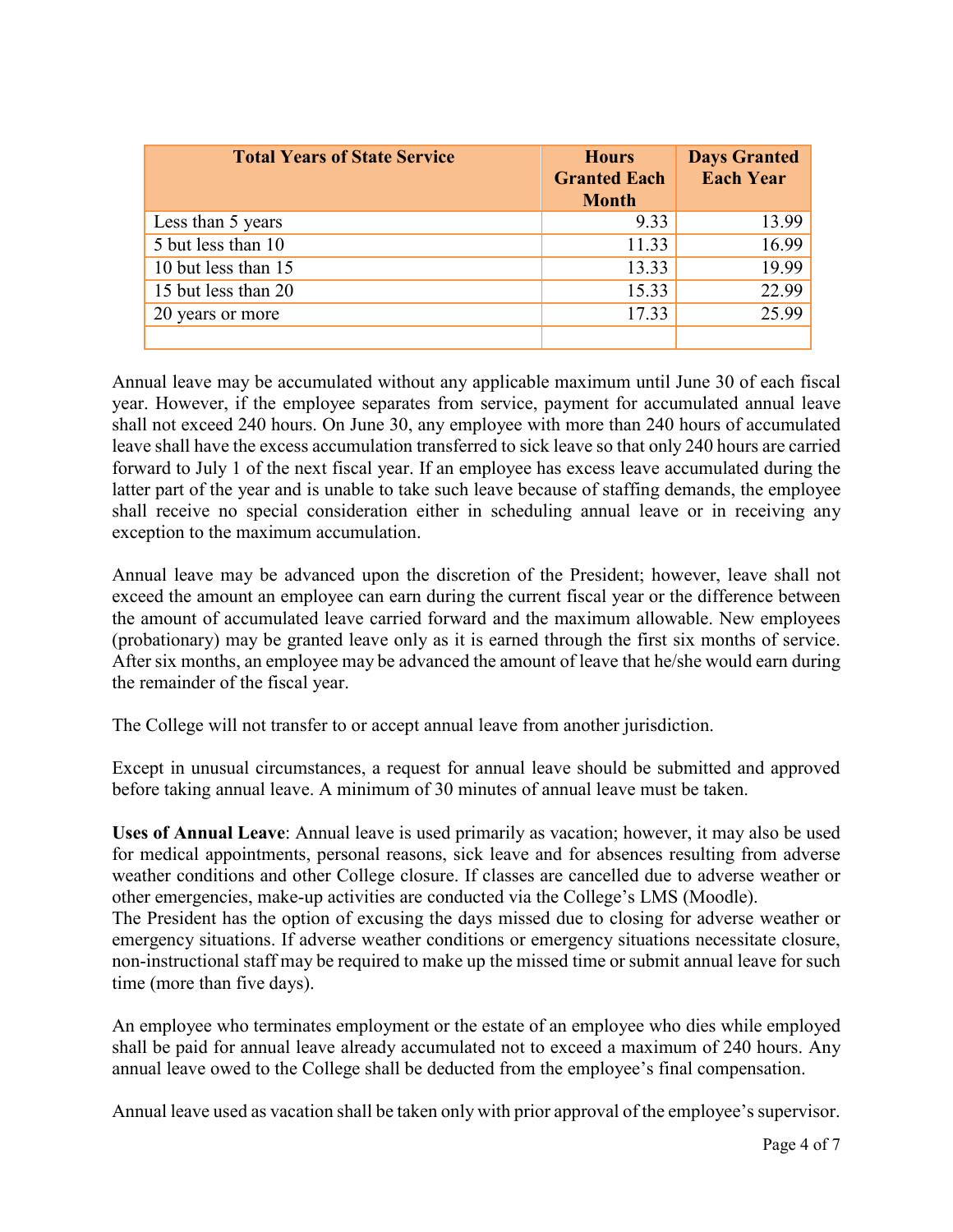Such leave will be authorized when it least interferes with the efficient operation of the institution. Generally, leave beyond 15 consecutive days will not be approved without permission from the employee's supervisor.

**Full-time Faculty employees and Part-Time Temporary Faculty** employees do not accrue annual leave. Faculty workdays and scheduled vacation days for the upcoming academic year are provided in a Faculty Schedule that is distributed once the academic calendar is finalized.

Full-time Faculty employees may request up to two days of personal paid leave per academic year provided that completed leave forms are submitted in advance and class work/assignments are attached.

**Benefits during Annual Leave**: During use of annual leave, employees continue to earn normal benefits including leave. No benefits are earned when an employee is on terminal leave.

Employees may be required to take annual leave if the College is closed for adverse weather, emergencies, and the closing of the College during holidays.

# **Voluntary Shared Leave Policy**

Governed by separate Board of Trustees' Policy 2.6.4

#### **Military Leave**

Military leave shall be granted without pay to all full-time, part-time regular and probationary employees for 120 working hours annually, for any type of active military duty. The service member shall make a reasonable attempt to submit a copy of his/her active military duty orders to his/her direct supervisor prior to deployment; the College understands that there are circumstances when this is not possible.

The College shall provide the **active military supplement benefit** up to (120) working hours annually for military service members who are eligible. The active military supplement benefit allows for the military service members to be made financially whole when called upon for active military duty. The active military supplement benefit will be applied when the gross military basic pay is **less than** the employee's pay. The employee shall receive payment equal to the difference between the two amounts. The service members shall be responsible for sending in their monthly **Military Leave and Earnings Statement** upon completion of their (120) hours of active duty.

The Military Leave and Earnings Statement must be received by the payroll department within **five** (**5**) business days after returning from active duty.

Active Military Supplement Benefit Example:

| <b>College Pay</b>                        | \$10.00 an hour x 120 hours = \$1,200.00 |
|-------------------------------------------|------------------------------------------|
| <b>Gross Military Basic Pay</b>           | \$9.50 an hour x 120 hours = \$1,140.00  |
| <b>Active Military Supplement Benefit</b> | $$1,200.00 - $1,140.00 = $60.00$         |

More information is available on the Employee Services Office bulletin board and the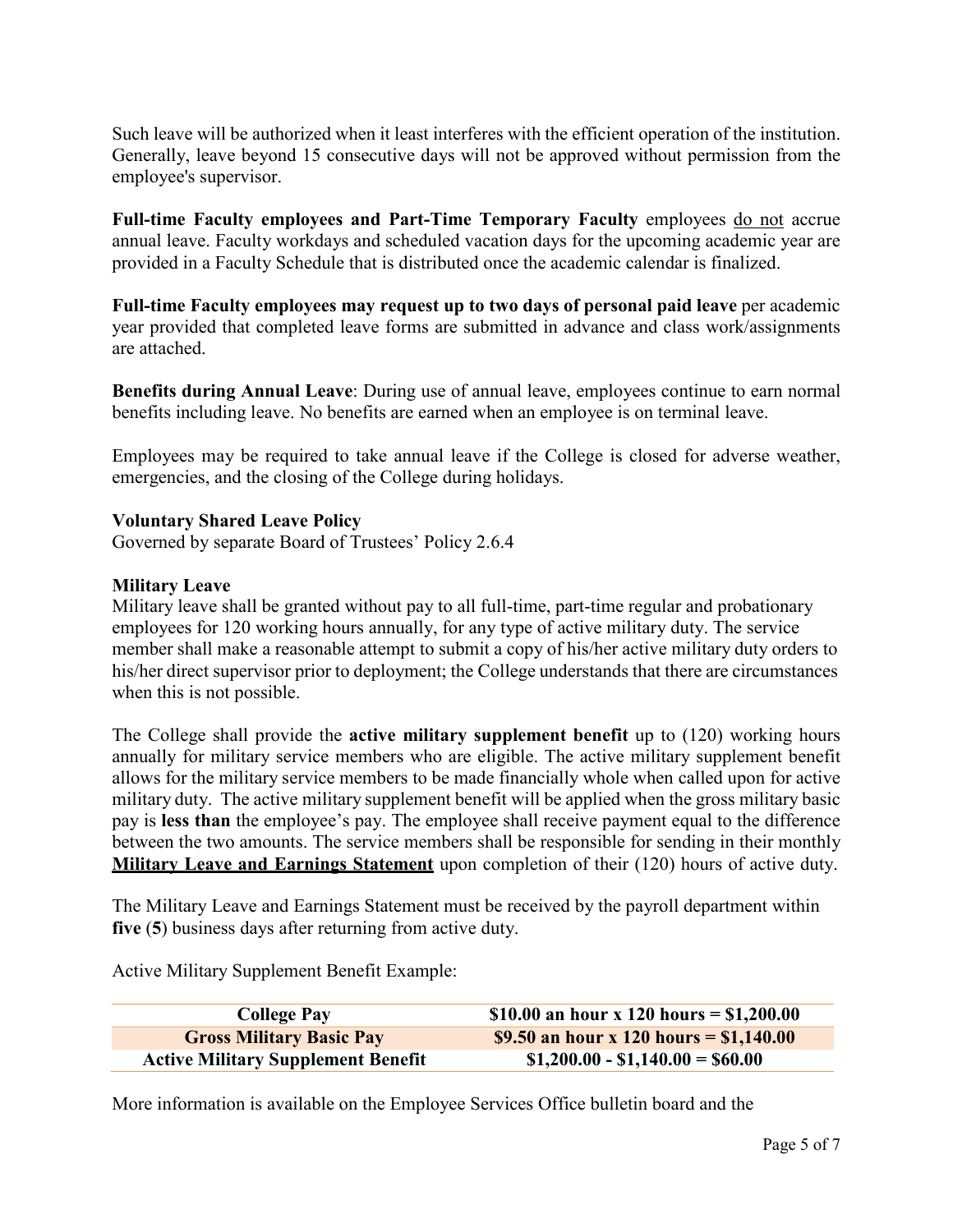### **Uniformed Services Employment and Reemployment Rights Act** (**USERRA**) website: [https://www.dol.gov/vets/programs/userra/.](https://www.dol.gov/vets/programs/userra/)

**Leave without Pay** Leave without pay may be granted to employees for any reasons deemed justified by the President of Brunswick Community College. Leave without pay normally shall not exceed 12 weeks, but may be extended based on individual circumstances. Employees may qualify for unpaid leave under the Family and Medical Leave Act (FMLA) and should consult Human Resources when they determine Leave without Pay is required.

**Employee Responsibility Regarding Leave without Pay**: The employee shall apply in writing to his/her supervisor for leave without pay. The request for leave should be forwarded to the Director of Human Resources, with the supervisor's recommendation, who will obtain the President's approval or disapproval. If, after the leave without pay is approved, the employee decides not to return to work, the employee's supervisor should be notified immediately. At least thirty calendar days prior to the end of the leave, the employee shall give written notice of intent to return to work; otherwise, the College is not required to provide reinstatement. Failure to report to work at the expiration of the leave, unless an extension is granted, will be considered a resignation. Every effort will be made to reinstate the returning employee to the same position or one of like seniority, status and pay.

**Retention of Benefits during Leave without Pay:** The employee shall retain all accumulated unused annual and sick leave. While on leave without pay, the employee may continue coverage under the State's health insurance program by paying the full premium cost (no contribution by the State). An employee's longevity date will be adjusted as determined by the length of the leave without pay. Eligibilityto accumulate service time for leave and longevity purposes ceases on the date that leave without pay begins.

**Civil Leave** A full-time College employee called for jury duty or as a court witness for the federal or state Governments, or a sub-division thereof, shall receive leave with pay for such duty during the required absence without charge to accumulated annual or sick leave. A certified attendance form from the clerk of court is required to receive leave with pay.

An employee may keep fees and travel allowances received for jury or witness duty in addition to regular compensation, except that employees must turn over to the College any witness fees or travel allowances awarded by the court in connection with official duties as an employee of Brunswick Community College.

#### **Administrative Leave**

Administrative leave is defined as leave granted by the President to employees to cover employee absences from work caused by inclement weather (hurricanes, snow, etc.) or other events (fire, boiler breakdown, etc.) beyond the control of the employee or situations deemed appropriate by the President.

**Voluntary Administrative Leave:** In situations in which the provision of leave is appropriate but not covered by existing leave provisions, the President may grant an employee(s) voluntary administrative leave.